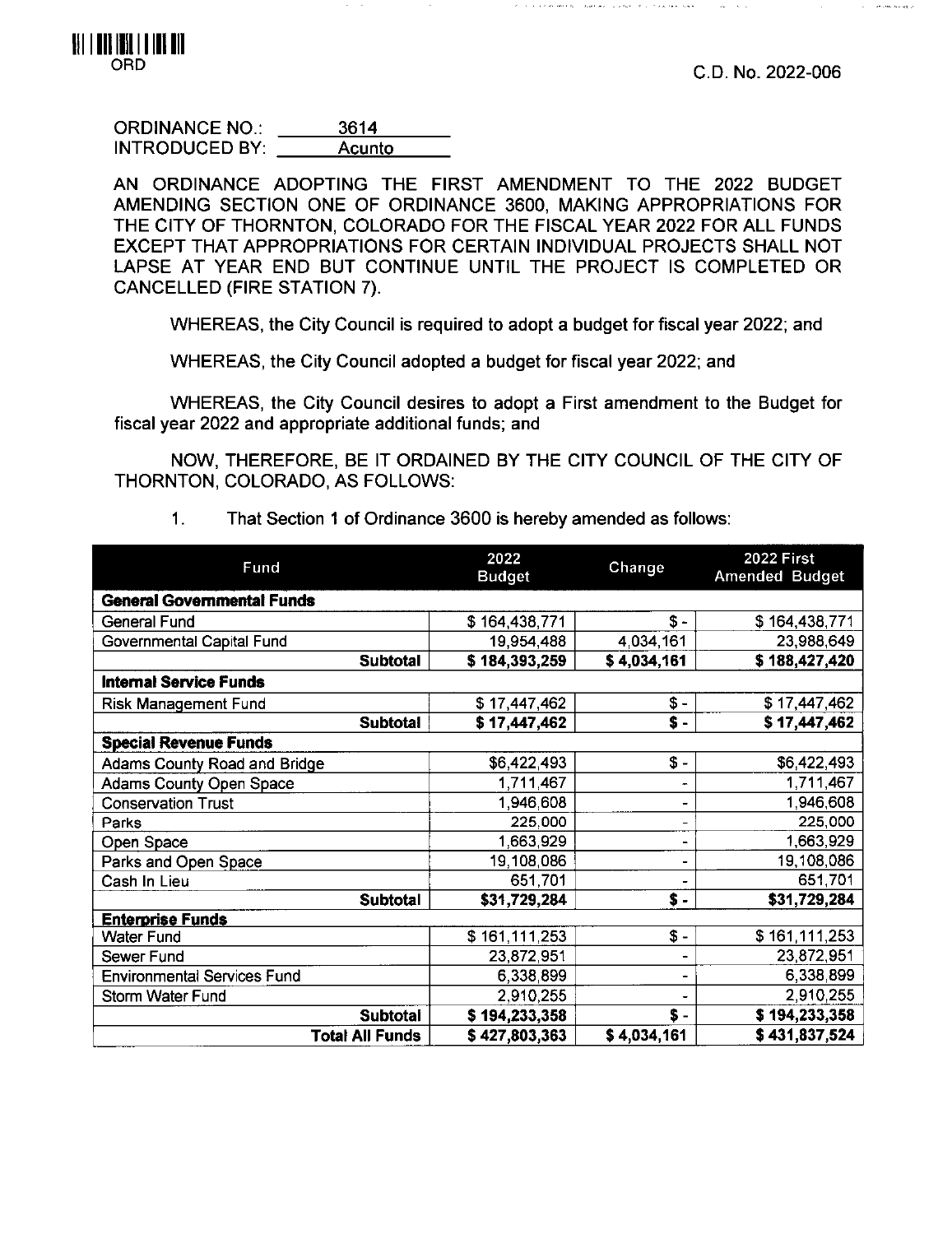- 2. That there is hereby appropriated for the provision of services and capital projects for the City for the fiscal year beginning January 1, 2022 and ending December 31,2022 the additional amount of \$4,034,161.
- 3. That appropriations for individual capital projects in the above mentioned funds for fiscal year 2022 shall not lapse at year end but continue until the project is completed or cancelled.
- 4. If any portion of this ordinance is held to be unconstitutional or invalid for any reason, such decision shall not affect the constitutionality or validity of the remaining portions of this ordinance. City Council hereby declares that it would have passed this ordinance and each part hereof irrespective of the fact that any one part be declared unconstitutional or invalid.
- 5. All other ordinances or portions thereof inconsistent or conflicting with this ordinance or any portion hereof are hereby repealed to the extent of such inconsistency or conflict.
- 6. The repeal or amendment of any provision of the Code by this ordinance shall not release, extinguish, alter, modify, or change in whole or in part any penalty, forfeiture, or liability, either civil or criminal, which shall have been incurred under such provision, and each provision shall be treated and held as still remaining in force for the purpose of sustaining any and all proper actions, suits, proceedings, and prosecutions for the enforcement of the penalty, forfeiture, or liability, as well as for the purpose of sustaining any judgment, decree, or order which can or may be rendered, entered, or made in such actions, suits, proceedings, or prosecutions.
- 7. This ordinance shall take effect upon final passage.

INTRODUCED, READ, PASSED on first reading, ordered posted in full, and title ordered published by the City Council of the City of Thornton, Colorado, on December 14. 2021.

PASSED AND ADOPTED on second and final reading on January 11, 2022.